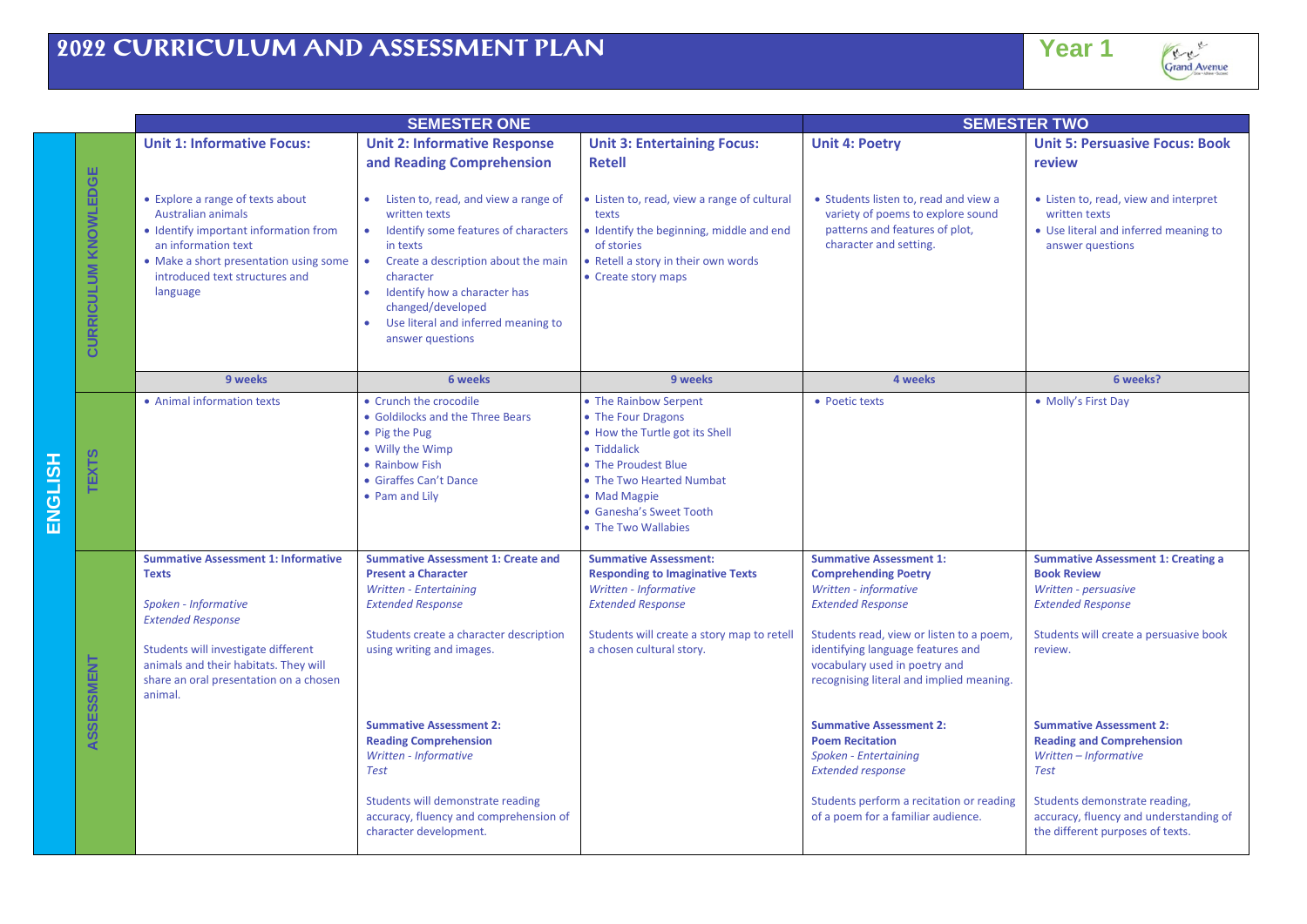|             |                                          | <b>SEMESTER ONE</b>                                                                                                                                                                                                                                                                                                                                                                                                                                                  |                                                                                                                                                                                                                                                                                                                                                                                                                                                                                                                                                                                  | <b>SEMESTER TWO</b>                                                                                                                                                                                                                                                                                                                                                                                                                    |                                                                                                                                                                                                                                                                                                                                                                                                                                            |  |
|-------------|------------------------------------------|----------------------------------------------------------------------------------------------------------------------------------------------------------------------------------------------------------------------------------------------------------------------------------------------------------------------------------------------------------------------------------------------------------------------------------------------------------------------|----------------------------------------------------------------------------------------------------------------------------------------------------------------------------------------------------------------------------------------------------------------------------------------------------------------------------------------------------------------------------------------------------------------------------------------------------------------------------------------------------------------------------------------------------------------------------------|----------------------------------------------------------------------------------------------------------------------------------------------------------------------------------------------------------------------------------------------------------------------------------------------------------------------------------------------------------------------------------------------------------------------------------------|--------------------------------------------------------------------------------------------------------------------------------------------------------------------------------------------------------------------------------------------------------------------------------------------------------------------------------------------------------------------------------------------------------------------------------------------|--|
|             |                                          | UNIT <sub>1</sub>                                                                                                                                                                                                                                                                                                                                                                                                                                                    | UNIT <sub>2</sub>                                                                                                                                                                                                                                                                                                                                                                                                                                                                                                                                                                | UNIT <sub>3</sub>                                                                                                                                                                                                                                                                                                                                                                                                                      | UNIT <sub>4</sub>                                                                                                                                                                                                                                                                                                                                                                                                                          |  |
|             | ш<br><b>KNOLWDG</b><br><b>CURRICULUM</b> | Number - represent teen numbers using place value<br>and partitioning, exploring number lines, tally marks,<br>word and number representation; skip counting by<br>5's<br>Data - ask questions, collect data using tally marks<br>and create picture graphs; answer literal and inferred<br>questions about the data being collected<br>Chance - identify the chance of familiar events using<br>the language of 'will happen', 'might happen' and<br>'won't happen' | Number – representing numbers using place value<br>and partitioning up to 100<br>Measurement - measure the length of objects using<br>informal units, compare the length of objects from<br>shortest to longest, measure the capacity of units<br>informally, compare the capacity of units using<br>language or 'more' and 'less'<br>Addition and Subtraction - solve addition and<br>subtraction problems, experiment with using a<br>variety of strategies including counting on, part part                                                                                   | Fractions - showing half of shapes and collections,<br>solve simple fraction problems<br>Shape - identify 2D shapes and 3D objects, describe<br>the attributes of 3D objects using the language of<br>edges, corners and faces<br>Number/Patterns - continue and create repeated<br>and growing patterns with objects and numbers,<br>identify rules within the pattern (growing by 2, abc<br>abc etc.); skip counting in 5's and 10's | Number – representing numbers to and beyond 100;<br>skip counting in 2's, 5's and 10's to 100<br>Time - identifying and representing time to the half<br>hour on both digital and analogue clocks; exploring<br>time durations and months<br>Money - identify and order the value of Australian<br>coins, count collections of coins, read and write<br>money amounts, explore real world examples                                         |  |
| MATHEMATICS | ASSESSMENT                               | <b>Summative Assessment 1:</b><br>Students will recognise, model, write, and order<br>numbers; locate numbers on a number line; and<br>partition using place value.<br><b>Summative Assessment 2:</b><br>Students will ask suitable questions and use simple<br>strategies to collect and interpret data.<br><b>Summative Assessment 3:</b><br>Students will classify the outcomes of familiar events                                                                | whole, number lines and pictures.<br>Location and Direction - follow directions, give<br>directions using positional language<br><b>Summative Assessment 1:</b><br>Students will recognise, model and write numbers;<br>partition numbers using place value.<br><b>Summative Assessment 2:</b><br>Students will measure and compare the length of<br>objects using informal units; measure and compare<br>the capacity of units using informal units.<br><b>Summative Assessment 3:</b><br>Students will solve addition and subtraction<br>problems using a range of strategies. | <b>Summative Assessment 1:</b><br>Students will represent half of shapes and<br>collections; explain how collections show half.<br><b>Summative Assessment 2:</b><br>Students will recognise familiar and unfamiliar 2D<br>shapes; recognise familiar 3D objects and describe 3D<br>objects.<br><b>Summative Assessment 3:</b><br>Students will create repeated familiar patterns;<br>continue growing number patterns and explain the | <b>Summative Assessment 1:</b><br>Students will recognise, model and write numbers;<br>partition numbers using place value.<br><b>Summative Assessment 2:</b><br>Students will recognise and represent digital and<br>analogue time; represent durations of time.<br><b>Summative Assessment 3:</b><br>Students will represent an Australian coin in a variety<br>of ways; skip count to find a total; use money in a<br>real-life example |  |
|             |                                          |                                                                                                                                                                                                                                                                                                                                                                                                                                                                      | <b>Summative Assessment 4:</b><br>Students will use the language of direction to give<br>and follow directions using the map of the school in a<br>familiar setting.                                                                                                                                                                                                                                                                                                                                                                                                             | pattern rule that is being used.                                                                                                                                                                                                                                                                                                                                                                                                       |                                                                                                                                                                                                                                                                                                                                                                                                                                            |  |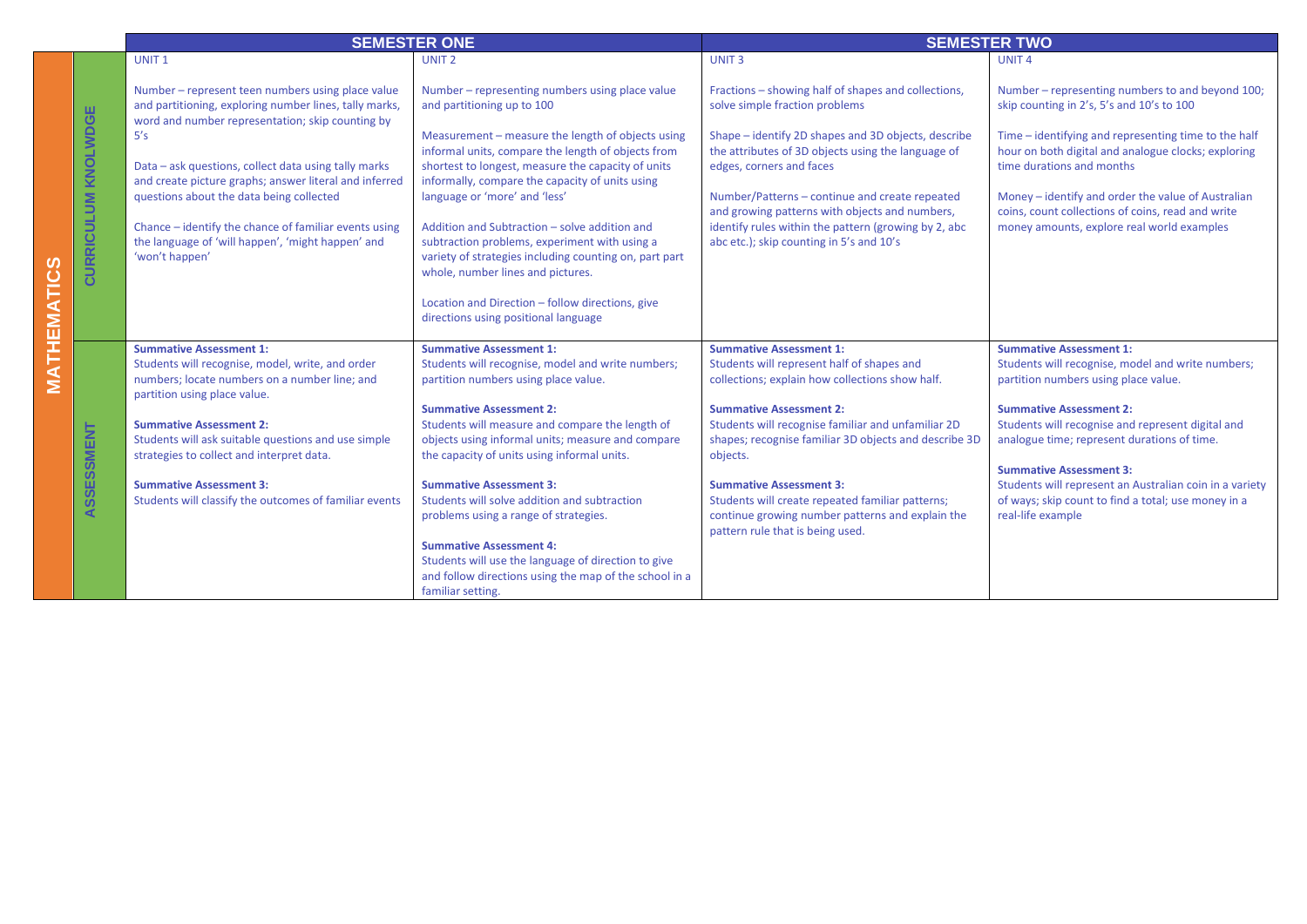|                     |                                          | <b>SEMESTER ONE</b>         | <b>SEMESTER TWO</b>                                                                                                                                                                                                                                                                                                                                                                                                                                                                                                                                                                                                                                    |  |
|---------------------|------------------------------------------|-----------------------------|--------------------------------------------------------------------------------------------------------------------------------------------------------------------------------------------------------------------------------------------------------------------------------------------------------------------------------------------------------------------------------------------------------------------------------------------------------------------------------------------------------------------------------------------------------------------------------------------------------------------------------------------------------|--|
|                     |                                          | <b>DIGITAL TECHNOLOGIES</b> | <b>DESIGN AND TECHNOLOGIES</b>                                                                                                                                                                                                                                                                                                                                                                                                                                                                                                                                                                                                                         |  |
| <b>TECHNOLOGIES</b> | KNOLWDGE<br>$\sum_{i=1}^{n}$<br>CURRICUL |                             | Design Technology: Materials and technologies specialisations<br>In this unit, students explore the characteristics and properties of materials and components that are used to<br>produce designed solutions.<br>Students apply processes and production skills, in:<br>investigating materials, technologies for shaping and joining, and how designs meet people's needs<br>generating and refining design ideas<br>producing a puppet that meets the design brief<br>evaluating their design and production processes<br>collaborating and managing by working with others; following sequenced steps and sequencing the steps<br>for the project. |  |
|                     | <b>SSMI</b><br>ASSES                     |                             | <b>Summative Assessment: Design Portfolio</b><br>Assessment will gather evidence of the student's ability to:<br>describe the purpose of familiar products and how they meet the needs of users<br>identify features and uses for materials<br>describe given needs or opportunities<br>create ideas and designed solutions<br>communicate design ideas for designed products using simple drawings<br>demonstrate safe use of tools and equipment when producing designed solution<br>follow sequenced steps and evaluate designed solutions based on personal preference.                                                                            |  |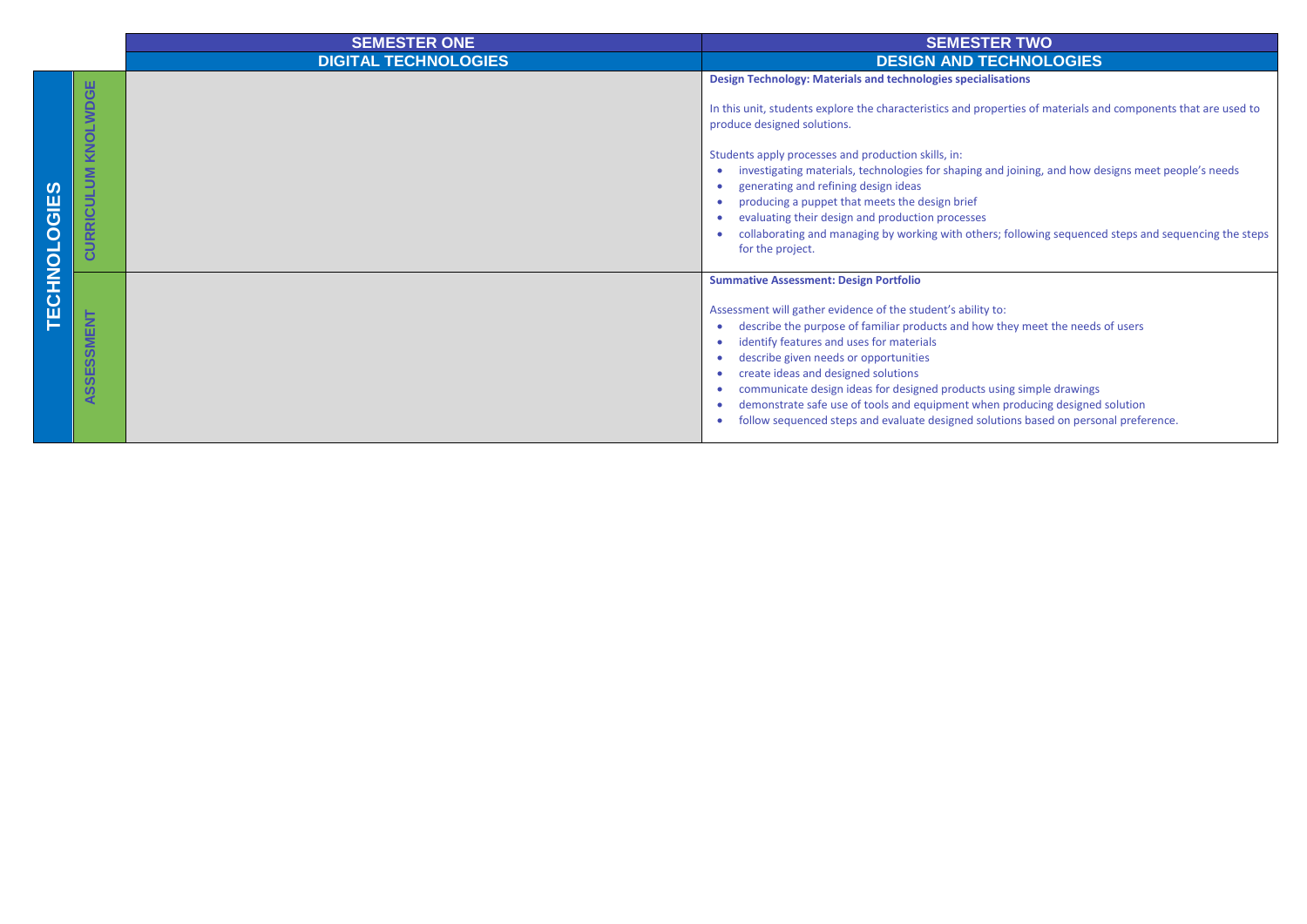|   |                                                  | <b>SEMESTER ONE</b>                                                                                                                                                                                                                                                                                                                              |                                                                                                                                                                                                                                                                                | <b>SEMESTER TWO</b>                                                                                                                                                                                  |                                                                                                                                                                                                                                                                  |
|---|--------------------------------------------------|--------------------------------------------------------------------------------------------------------------------------------------------------------------------------------------------------------------------------------------------------------------------------------------------------------------------------------------------------|--------------------------------------------------------------------------------------------------------------------------------------------------------------------------------------------------------------------------------------------------------------------------------|------------------------------------------------------------------------------------------------------------------------------------------------------------------------------------------------------|------------------------------------------------------------------------------------------------------------------------------------------------------------------------------------------------------------------------------------------------------------------|
| ш | <b>CURRICULUM</b><br>KNOLWDGE                    | UNIT <sub>1</sub><br>Listen to a range of information texts about<br>$\bullet$<br>Australian animals<br>Use Digger the Dog to find factual information<br>about animals (appearance, habitat and diet)<br>Explore habitats of animals and how to care for<br>these habitats<br>Describe healthy and unhealthy features in a<br>range of habitats | UNIT <sub>2</sub><br>Identify features of the day and night sky<br>Explore activities that differ from day to night<br>$\bullet$<br>$time$ – comparisons<br>• Identify features and changes of the weather<br>• Identify features and changes of seasons<br>• Make predictions | <b>UNIT3</b><br>• Explore a range of materials and their properties<br>• Investigate how to join or change materials<br>• Make predictions                                                           | <b>UNIT 4</b><br>• Explore light sources<br>• Investigate and identify translucent, transparent<br>and opaque objects<br>• Explore sources of sound<br>• Investigate and identify how sound can be<br>changed                                                    |
| Ω | <b>ISSMEN</b><br>59<br>ທ<br>$\blacktriangleleft$ | Students describe changes in their local environment<br>and how different places meet the needs of living<br>things. They make predictions and share their<br>observations with others.                                                                                                                                                          | Students describe objects and events that they<br>encounter in their everyday lives. They describe<br>changes in their local environment. Students respond<br>to questions and sort and share observations.                                                                    | Students describe the effects of physically changing a<br>material to fit its purpose. They make predictions and<br>participate in guided investigations. Students record<br>and share observations. | Students will investigate light and what effects<br>objects have on a light source. They will predict and<br>reflect on their thinking.<br>Students will make a musical instrument and order<br>them from loudest to softest. They will respond to<br>questions. |

|              |                               | <b>SEMESTER ONE</b>                                                                                                                                                                                                                             | <b>SEMESTER TWO</b>                                                                                                                                                                                                                                                                                                                                                                         |  |
|--------------|-------------------------------|-------------------------------------------------------------------------------------------------------------------------------------------------------------------------------------------------------------------------------------------------|---------------------------------------------------------------------------------------------------------------------------------------------------------------------------------------------------------------------------------------------------------------------------------------------------------------------------------------------------------------------------------------------|--|
| ທ<br>ဖာ<br>⊈ | <b>CURRICULUM</b><br>KNOLWDGE | UNIT $1 - Geography$<br>Explore features of natural, manages and constructed environments within the school<br>Identify how different people use environments within the school<br>Identify how environments can be cared for within the school | <b>UNIT 2 - History</b><br>Explore events from the past, present and future<br>Identify important milestones and events from their past and explore milestones and events within<br>the future<br><b>Timelines</b><br>Explore daily life from the past to the present (toys, school, transport, communication)<br>Ask questions to gather information from the past<br><b>Venn Diagrams</b> |  |
|              | SSMENT<br><b>SSE</b><br>⋖     | Students will examine the local environment, identifying natural, managed and constructed features. They will<br>select an area of their local environment to care for and communicate ways that people can look after it.                      | Students will identify, describe and sequence personal and family events. They will describe continuities and<br>changes in aspects of daily life over time.                                                                                                                                                                                                                                |  |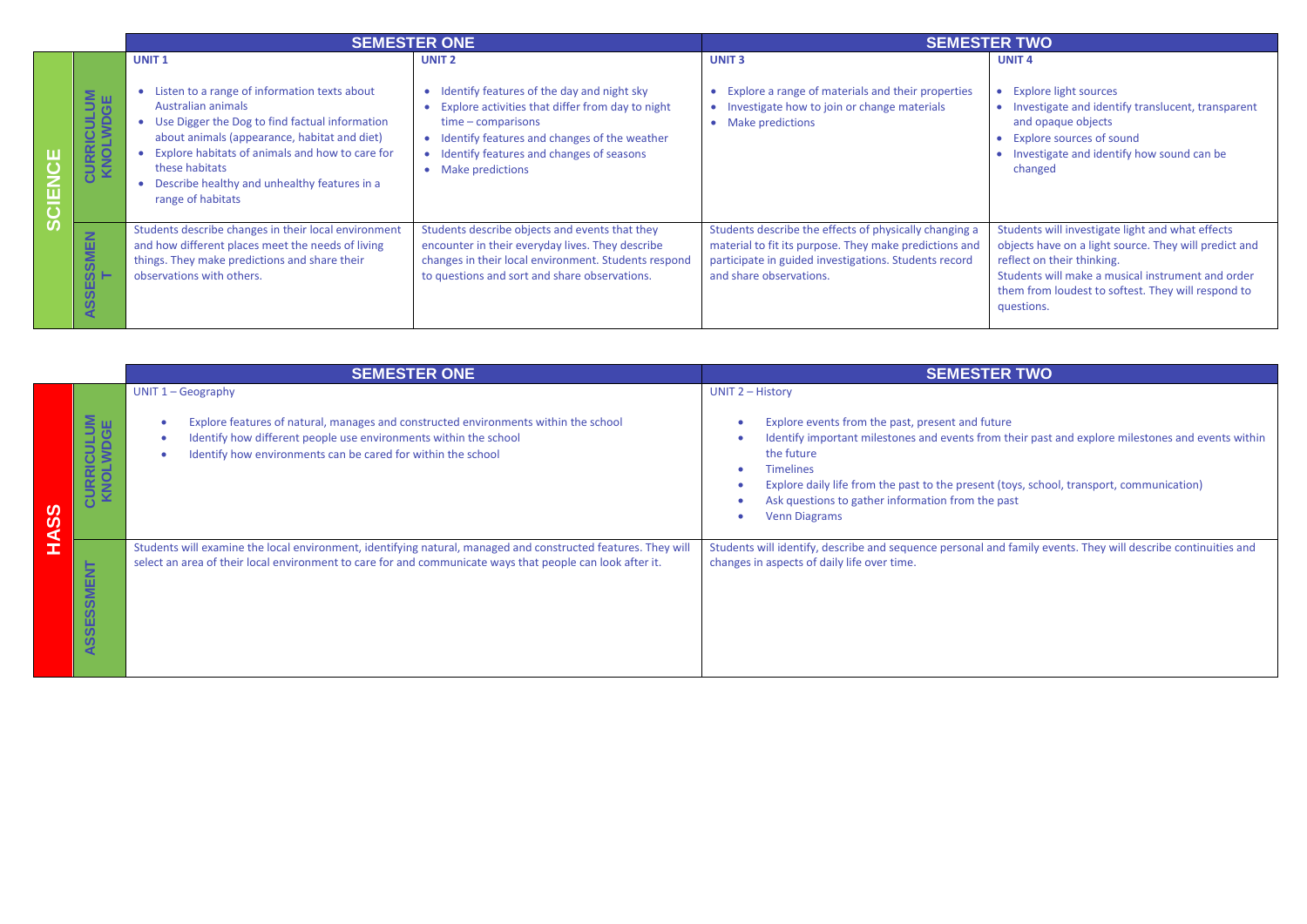|             |                               | <b>SEMESTER ONE</b>                               |                        | <b>SEMESTER TWO</b>       |                         |
|-------------|-------------------------------|---------------------------------------------------|------------------------|---------------------------|-------------------------|
|             |                               | <b>Dance</b>                                      | <b>Visual Art</b>      | <b>Drama</b>              | <b>Media Arts</b>       |
| <b>ARTS</b> | <b>CURRICULUM</b><br>KNOLWDGE | Using the elements of dance to create a character | Colour                 | <b>Performance Poetry</b> | <b>Family Portraits</b> |
| HE          | ASSESSMENT                    | <b>Responding Task</b>                            | <b>Responding Task</b> | <b>Responding Task</b>    | <b>Responding Task</b>  |